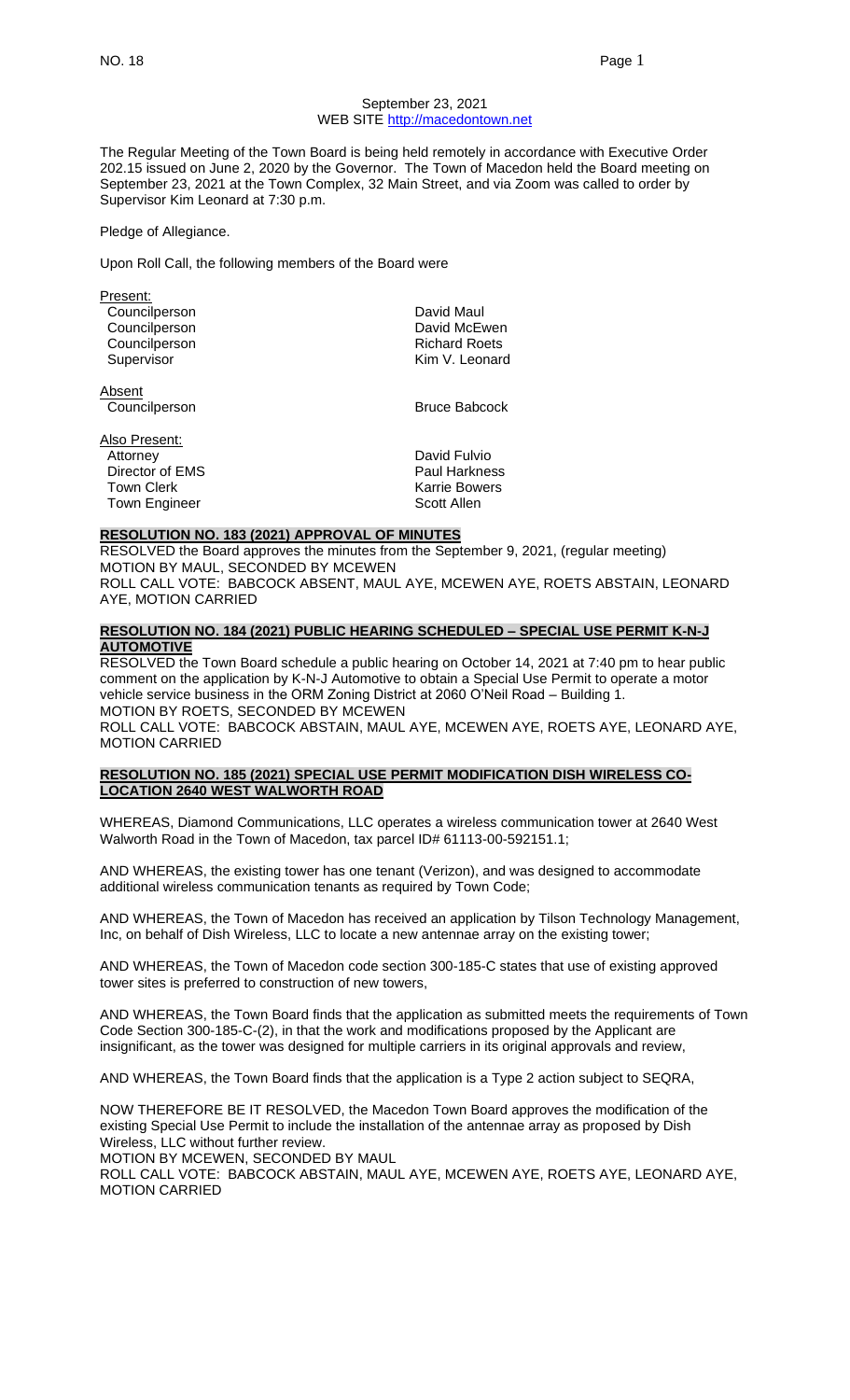# **RESOLUTION NO. 186 (2021) DATALOGGING SOUND METER**

RESOLVED the Town Board authorizes the purchase of (2) two sound meters to be expensed from AF3120.200 and A8010.200 and not to exceed \$1400. MOTION BY ROETS, SECONDED BY MCEWEN ROLL CALL VOTE: BABCOCK ABSTAIN, MAUL AYE, MCEWEN AYE, ROETS AYE, LEONARD AYE, MOTION CARRIED

# **7:40 PM LOCAL LAW NO. 1 (2021) A LOCAL LAW TO OVERRIDE THE TAX CAP LEVY LIMIT ESTABLISHED IN GENERAL MUNICIPAL LAW 3-C**

# **RESOLUTION NO. 187 (2021) READING OF THE LEGAL NOTICE WAIVED**

RESOLVED that reading of the legal notice published in the September 11, 2021 issue of the Times be waived. MOTION BY ROETS, SECONDED BY MCEWEN

ROLL CALL VOTE: BABCOCK ABSTAIN, MAUL AYE, MCEWEN AYE, ROETS AYE, LEONARD AYE, MOTION CARRIED

Public hearing is now open for public comment, hearing none, the public hearing was closed

# **RESOLUTION NO. 188 (2021) PUBLIC HEARING IS CLOSED**

RESOLVED that the Public Hearing be closed at 7:46 p.m. MOTION BY ROETS, SECONDED BY MCEWEN ROLL CALL VOTE: BABCOCK ABSTAIN, MAUL AYE, MCEWEN AYE, ROETS AYE, LEONARD AYE, MOTION CARRIED

#### **RESOLUTION NO. 189 (2021) LOCAL LAW NO. 1 (2021) A LOCAL LAW TO OVERRIDE THE TAX LEVY LIMIT ESTABLISHED IN GENERAL MUNICIPAL LAW 3-C**

RESOLVED the Town Board adopts Local Law No. 1 (2021) as follows:

A local law to override the tax levy limit established in General Municipal Law 3-c

#### Section 1. **Legislative Intent**

It is the intent of this local law to override the limit on the amount of real property taxes that may be levied by the Town of Macedon, County of Wayne pursuant to General Municipal Law § 3-c, and to allow the Town of Macedon, County of Wayne to adopt a town budget for (a) town purposes (b) fire protection districts and (c) any other special or improvement district governed by the town board for the fiscal year 2022 that requires a real property tax levy in excess of the "tax levy limit" as defined by General Municipal Law § 3-c.

#### Section 2. **Authority**

This local law is adopted pursuant to subdivision 5 of General Municipal Law § 3-c, which expressly authorizes the town board to override the tax levy limit by the adoption of a local law approved by vote of sixty percent (60%) of the town board.

#### Section 3. **Tax Levy Limit Override**

The Town Board of the Town of Macedon, County of Wayne is hereby authorized to adopt a budget for the fiscal year 2022 that requires a real property tax levy in excess of the limit specified in General Municipal Law, §3-c.

#### Section 4. **Severability**

If any clause, sentence, paragraph, subdivision, or part of this Local Law or the application thereof to any person, firm or corporation, or circumstance, shall be adjusted by any court of competent jurisdiction to be invalid or unconstitutional, such order or judgment shall not affect, impair, or invalidate the remainder thereof, but shall be confined in its operation to the clause, sentence, paragraph, subdivision, or part of this Local Law or in its application to the person, individual, firm or corporation or circumstance, directly involved in the controversy in which such judgment or order shall be rendered.

#### Section 5. **Effective date**

This local law shall take effect immediately upon filing with the Secretary of State.

MOTION BY MAUL, SECONDED BY ROETS

ROLL CALL VOTE: BABCOCK ABSTAIN, MAUL AYE, MCEWEN AYE, ROETS AYE, LEONARD AYE, MOTION CARRIED

Presentation on the 2018 Town Audit presented by Randy Shepard and Murphy Smyth from the Bonadio Group.

# **RESOLUTION NO. 190 (2021) BONADIO GROUP – GASB 87 AGREEMENT**

RESOLVED the Macedon Town Board authorizes the Town Supervisor to sign the GASB 87 Agreement as proposed by the Bonadio Group, not to exceed \$ 10,000.00 subject to Attorney approval. MOTION BY MAUL, SECONDED BY ROETS

ROLL CALL VOTE: BABCOCK ABSTAIN, MAUL AYE, MCEWEN AYE, ROETS AYE, LEONARD AYE, MOTION CARRIED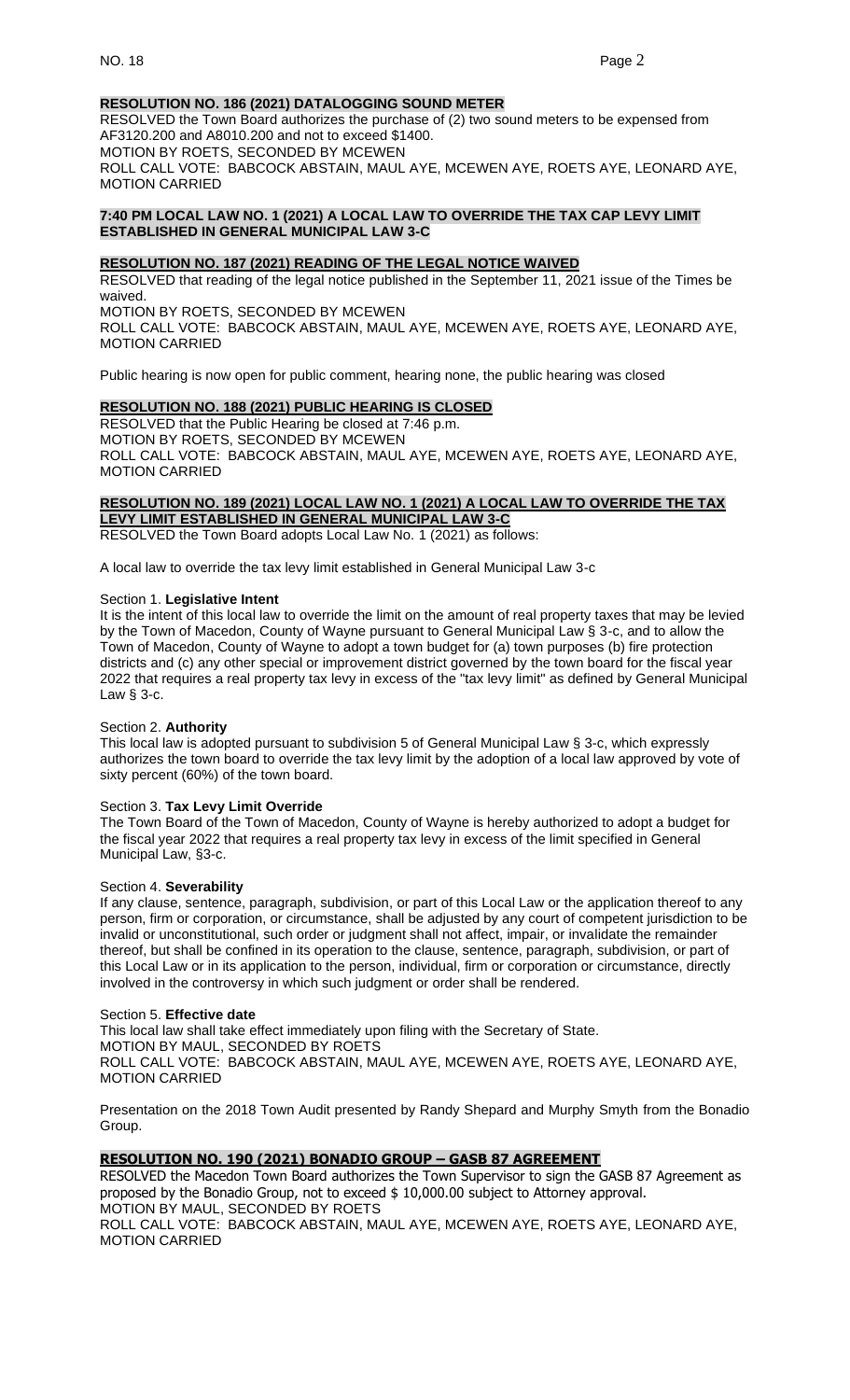# **RESOLUTION NO. 191 (2021) PAYMENT OF CLAIMS**

RESOLVED the bills be paid as audited MOTION BY ROETS, SECONDED BY MCEWEN ROLL CALL VOTE: BABCOCK ABSTAIN, MAUL AYE, MCEWEN AYE, ROETS AYE, LEONARD AYE, MOTION CARRIED

| <b>ABSTRACT NO. 20 (2021)</b> |              |
|-------------------------------|--------------|
| 2021 # 1330-1404              | \$90,806.86  |
| $2021 \# 78 - 83$             | \$13,017.92  |
| Total                         | \$103,824.78 |

# **Roundtable/discussion**

• The Supervisor spoke about Girl Scout Troop 40448 being recipients of the Girl Scout Silver Award. The name of the project was Cemetery database and flag holders for Veterans graves which the troop organized and will benefit St. Anne's Cemetery. The Girl Scouts discovered that St. Anne's Cemetery had no volunteers to put out 170 flags and the caretaker of the cemetery would put the flags out by himself. The girl Scouts started to put a plan in place to put out flags by the Veterans' graves each year. After talking with the care taker they were told there was no electronic database of all the graves; so, the Girl Scouts decided to create one. While creating this database they found that many graves had been missed and there were over 100 graves that were added to their database. The Girl Scouts discovered that they did not have enough money in their troop funds to purchase the flag holders so they submitted a fundraising proposal to the NYSPENN and the fundraiser would be a can drive. Once the Girl Scouts collected enough money, they put the flag holders out at the graves and gave the database to the cemetery. They wanted to make sure that the Veterans that are buried there get the proper recognition and honor they deserve.

The Supervisor would like to do a citation for each of the Girl Scouts and would like to invite them to a Board meeting to present to the Girl Scouts.

- Budget workshop will be held on October 5, 2021 at 4:30 at the Town Hall.
- The Town Clerk Karrie Bowers spoke about the dog census and how many census that have been received thus far. The count to date is around 300.
- Town Engineer Scott Allen stated that they have been receiving large amounts of new applications for the planning board next month. Oakridge Glen will be at the planning board for first phase for over 100 homes.
- Chief Colella stated that the Purple Painted Lady was a success and the traffic seemed to flow much better this year than in years passed.
- Councilman McEwen wanted to compliment Darryl Quigley regarding all the road side mowing and what a great job that he is doing.
- Councilman Maul asked where the Town Highway was at for the light on top of the hill for sledding. Councilman Babcock said that he will follow-up with Chris Countryman. Councilman Maul said that he will give Chapman Insurance a call to make sure that the Town is covered.
- Councilman Maul would like to let residents know that the recreation program budget has not been cut however, the Town was not able to put together a fall soccer program.
- A resident asked if there was any update for the Waste Management Host Community Agreement & Special Use Permit Public Hearing. There is no update to date but the Town will update when the public hearing will be held.
- Supervisor Leonard spoke regarding that the LGE grant that it has been extended to 2022 for the prior Village Hall to make it ADA compliant.
- Supervisor Leonard stated that in January of 2018 the Town of Macedon purchased a new accounting program and this accounting program is a dos-based program so with that being said the bookkeeper has not been able to enter 2019, 2020, or 2021 into the system as the 2018 has to be closed out before the next year can be entered. A resident asked if audits will become a yearly task? Supervisor Leonard stated that the Town of Macedon is large enough to have an annual audit.